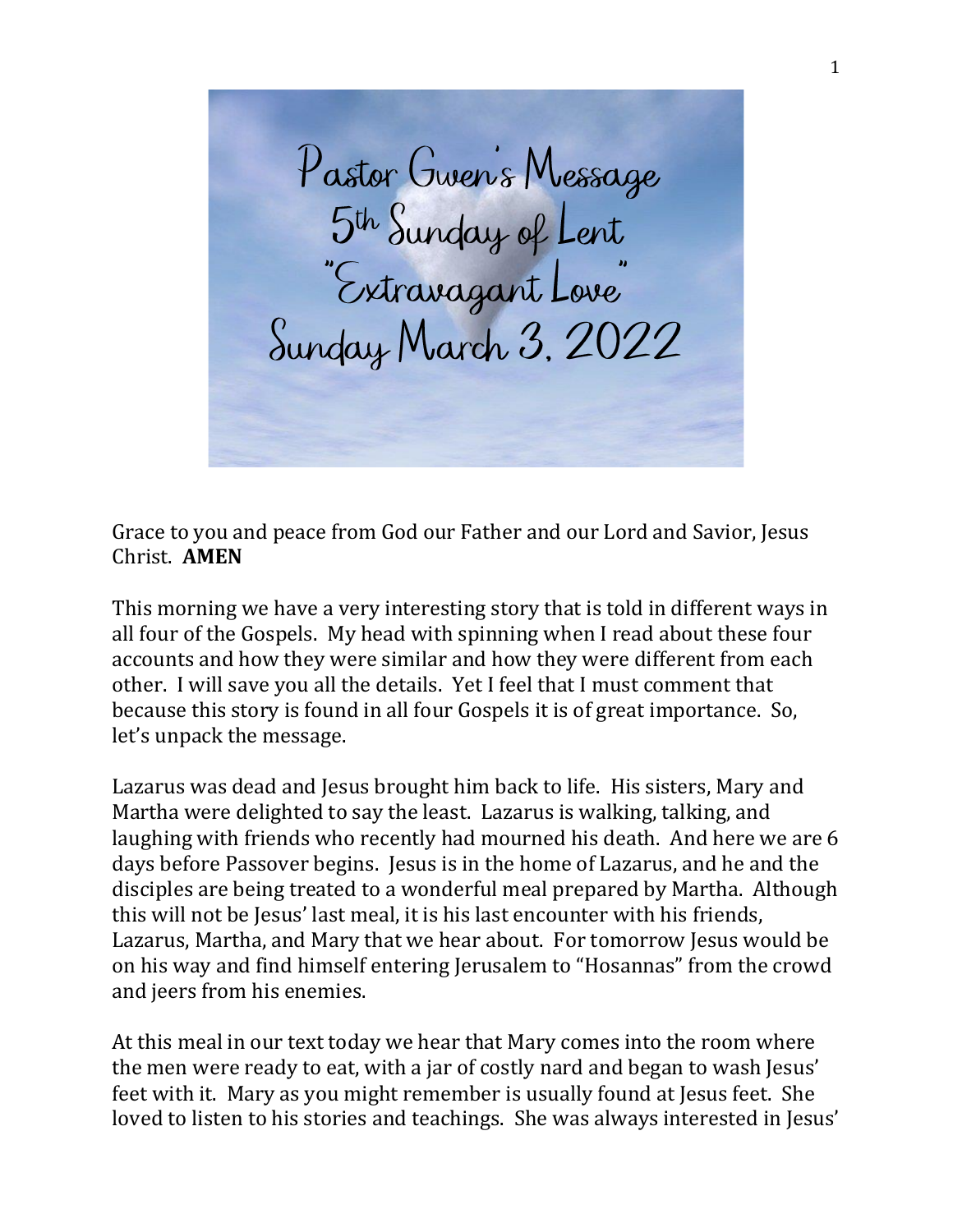talking about the kingdom of God. Mary loved to spend time with Jesus. I often get the feeling that Mary was the one that best understood Jesus because she was always willing to listen to Jesus with an open heart and mind.

Well today she has this ointment for Jesus' feet. Nard was imported from India, which in part accounts for its expense. Only the wealthy used it other than for burials where there was a need to cover up the stench of a decaying body. This jar of nard was very expensive, costing around 300 denarii. Today it would be worth about \$119. But in those days a typical wage was denarii a day. So, this perfume was worth a whole year's salary. Expensive. Right?

And Mary, seated at Jesus' feet, the place of a true servant, washes his feet with this nard. No water, no towel. She pours it lavishly on Jesus' feet and then goes on to wipe it off with her hair, her long hair. This was a very unusual act. First, of all women where not even to talk to men, other than their husbands in public. And to let down one's hair was a horror of horrors that only a woman of questionable character would do in public. And as she wipes off Jesus' feet with her hair, the air is filled with the aroma of this perfume.

What was Mary thinking? She used a year's wages to buy this nard and poured it all on Jesus' feet. What would make her so such a thing? And then to defy customs and let down her hair in front of a group full of men. WOW. Has she lost her mind? And guess who steps in to admonish Mary? Yes, Judas, the disciple that was in charge of the common purse. He was a thief and of course the one who will ultimately cash in on betraying Jesus.

I bet Mary did not give heed to Judas's comment as she was deep into her act of devotion to her Lord and Savior, Jesus. With a servant's heart, she gave Jesus the best she had. That flask of pure perfume was special, and she loved Jesus so much that it was a pure act of love. She wanted to give him the best she could.

That folks is what people do when they love one another, when a husband loves his wife, he wants to give her the best and vice versa. Same when a parent loves their child. Parents want the best for their kids, certainly better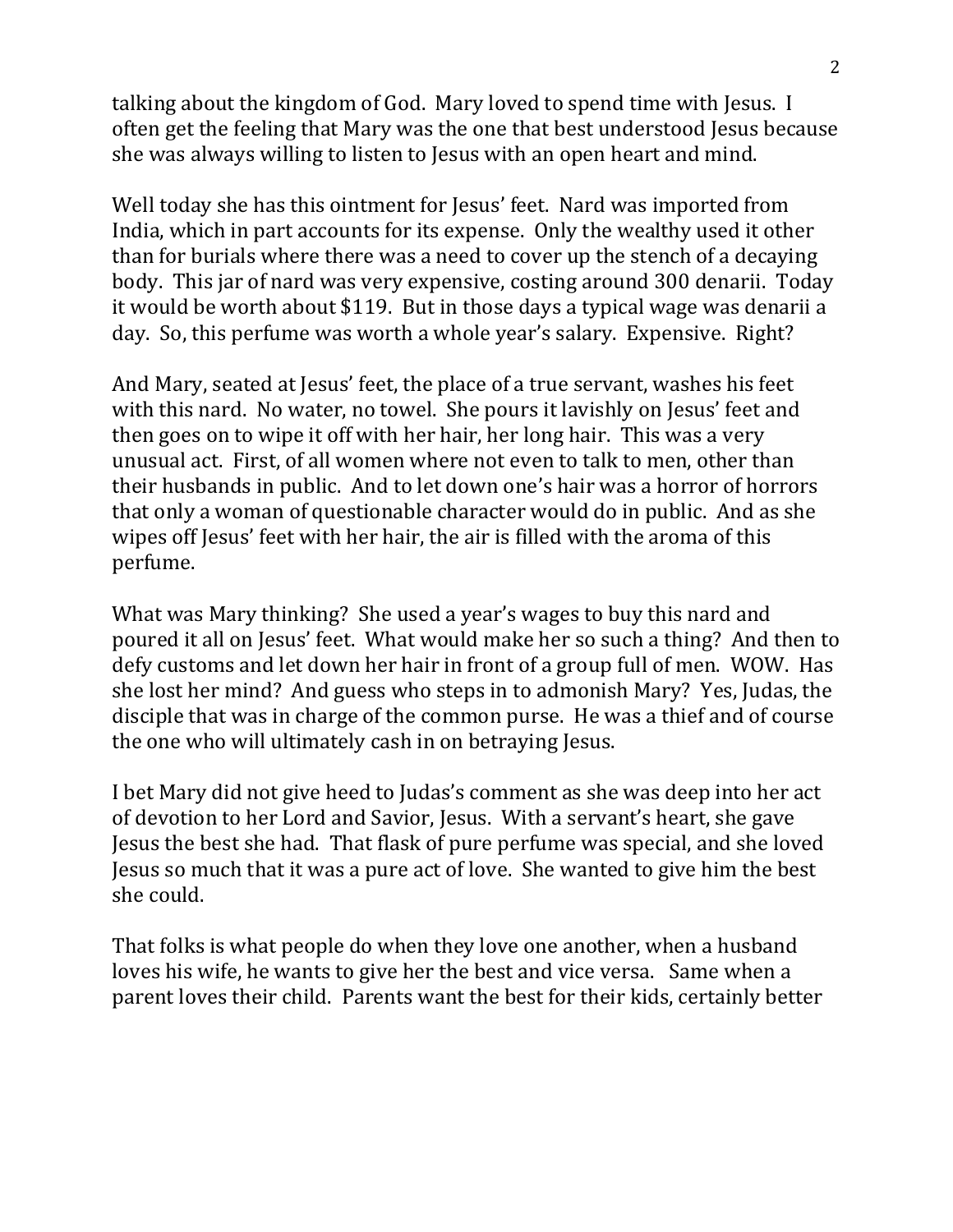than they had it as a child. Even friends that love each other will show their devotion with special gifts and acts of devotion.

I read this story told by Pastor Vince Gerhardy this week:

*One afternoon three children, two boys and a girl, entered a flower shop. They were about 9 or 10 years old, raggedly dressed, but clean. They gazed around the store and nervously approached the owner. One of the boys said, "Sir, we'd like some yellow flowers, please."*

*The man immediately realized that this was a very special occasion. He showed them some inexpensive yellow spring flowers. The boy who was the spokesman for the group shook his head. "I think we'd like something better than that."*

*The man asked, "Do they have to be yellow?" The boy answered, "Yes, sir". You see, Mickey would like 'em better if they were yellow. He had a yellow T-shirt. I guess he'd like yellow better than any other color."* 

*The man asked, "Are they for a funeral?"*

*The boy nodded, suddenly choking up. The little girl was struggling to keep back the tears. "She's his sister," the boy said. "He was a great kid. A truck hit him while he was playing in the street." The boy's lips were trembling now. The other boy entered into the conversation. "Us kids have put all our money together. We got eighty cents. Would roses cost an awful lot, sir yellow roses, I mean."* 

*The man smiled. "It just happens that I have some nice yellow roses here that I'm offering special today for eighty cents a dozen." The man pointed to the roses.* 

*"Gee, they'd be beaut mister! Yes, Mickey'd sure like those."*

*The man said, "I'll make up a nice bouquet with ferns and ribbons. Where do you want me to send them?" One of the boys responded, "Would it be all*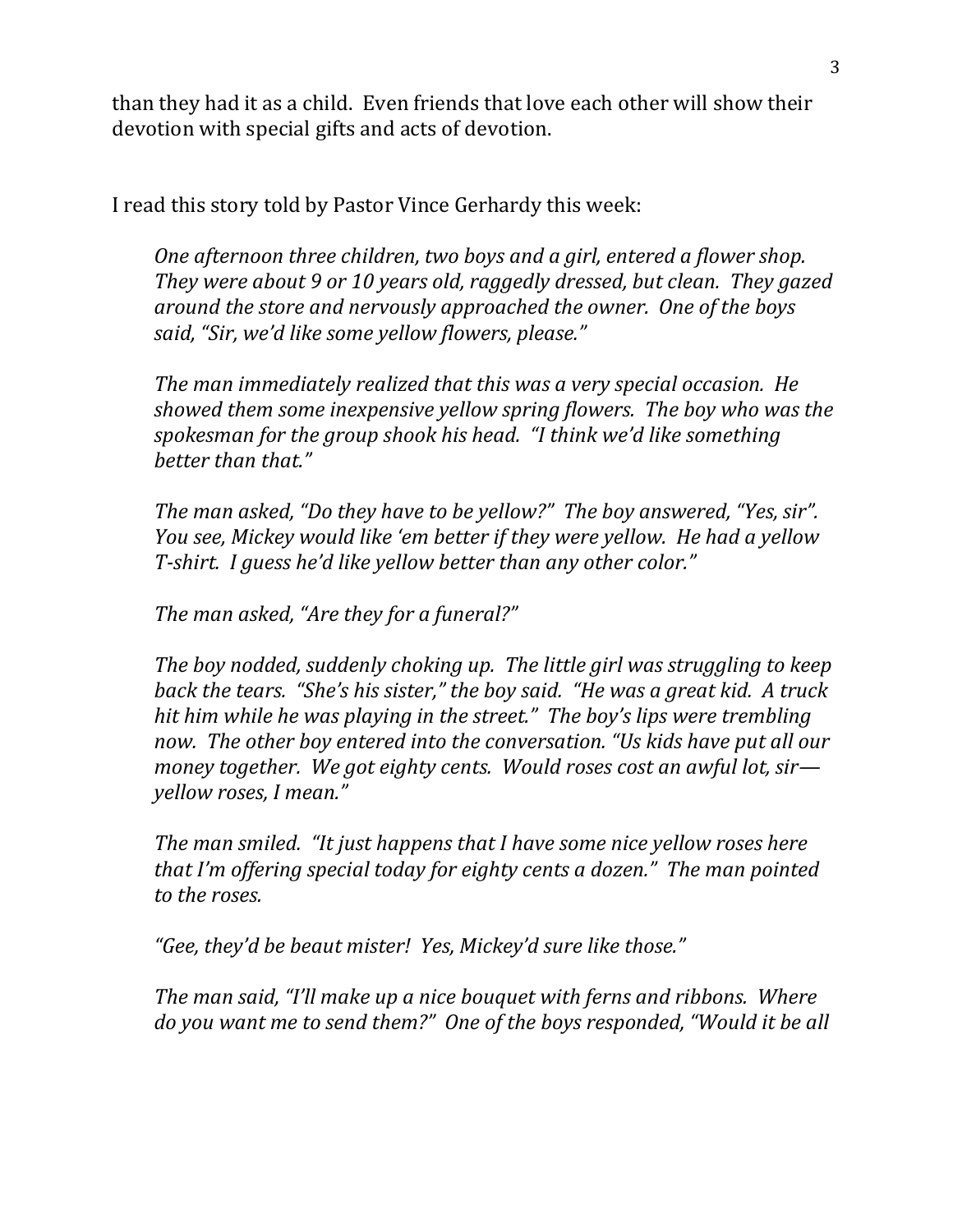*right, mister, if we took them with us? We'd kind of like to, you know, give 'em to Mickey ourselves. He'd like it better that way."*

*The florist fixed the bouquet of flowers, accepted the eighty cents, and then watched the youngsters trudge out of the store. Even though he had not made any profit from the sale, he was pleased that he could be generous to those 3 children. They walked down the street carefully holding the bunch of yellow roses. They had spent all their pocket money so that they could give Mickey this last gift of love.* 

Those kids showed the same generosity toward their friend, that Mary showed Jesus. Sometimes nothing but the best will do! And it was the same extravagant love that the Prodigal father showed his returning son in our Gospel story last week. Mary, the three kids and the Prodigal father all showed great love. We are reminded that God's love toward us is the most perfect love. Stories like this show God's complete love to us. Our text for today is truly a great story about how extravagant God's love is and how lavish He is with forgiveness even though we do not deserve it.

Mary's actions show us how much we have to be thankful for and how we can demonstrate it in a worldly way. Her devotion to Jesus was unquestionable as she gave boldly the best she had to offer. But that still does not compare to how Jesus gave himself up on the cross to give us abundant life and the promise of eternal life to come.

Next week is Palm Sunday, the beginning of Holy Week. We will see Jesus ride into Jerusalem on a donkey, as our Lenten journey concludes. And so, a few reminders as these 40 days come to a close.

We see Mary's true devotion as she knelt before Jesus in a servant's pose. Not unlike the servant attitude Jesus took as he washed his disciple's feet at the Last Supper. True love and devotion and love for his followers was evident. Jesus came in true service as he was willing to give up his life for ours.

Also, Mary's generous act of devotion reminds us that Jesus did not hold back anything either. His love for humanity came at a huge price, his life. We now have the assurance that we will one day have a life forever in heaven with Him.

I also see in this story that we have an example in Mary of devotion, beyond limits. How is our devotion to God? Is it extravagant, as extravagant as God's